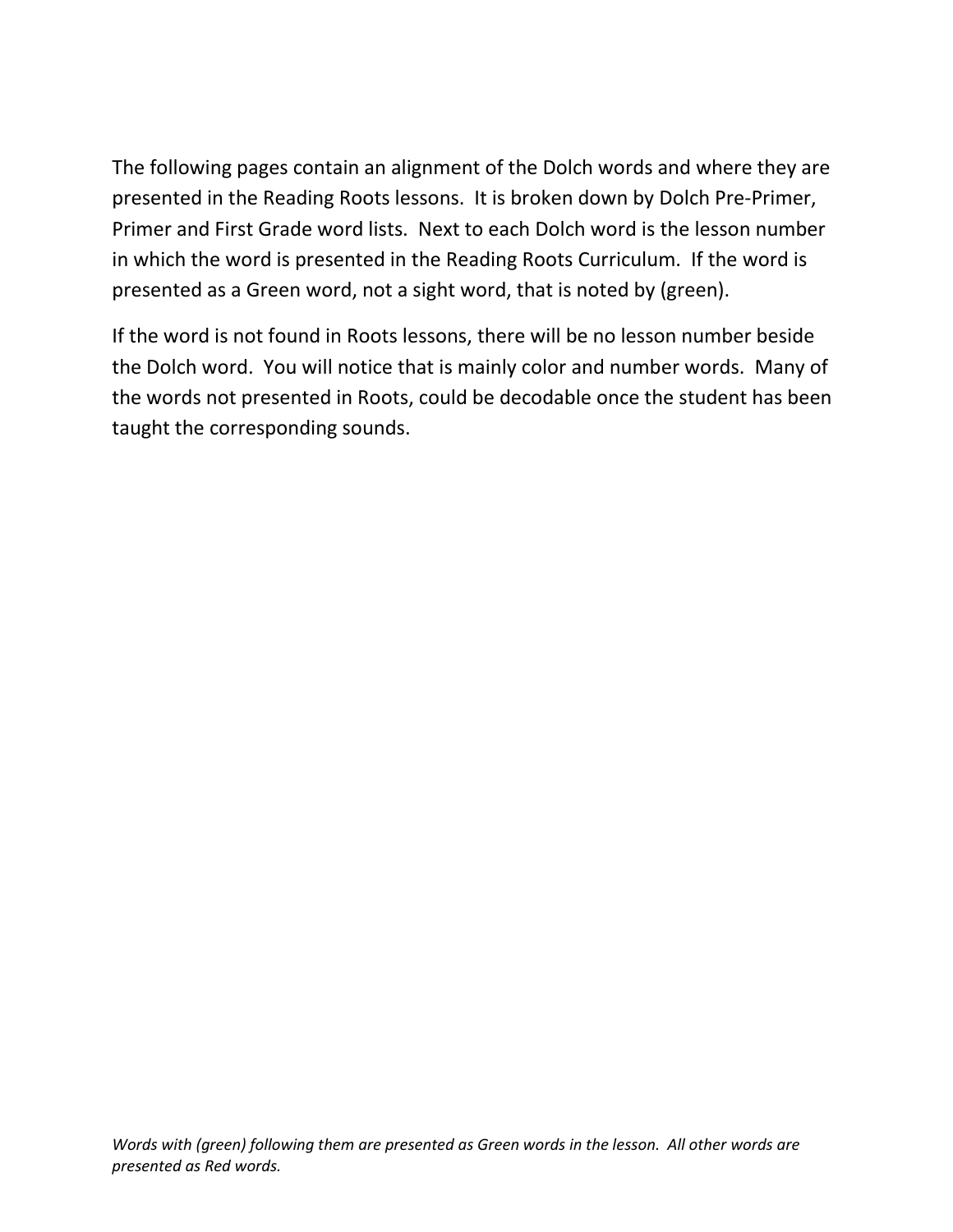## **Pre-Primer Dolch Word List**

| a - Lesson 4                             | my - Lesson 17          |
|------------------------------------------|-------------------------|
| and - Lesson 5                           | not - Lesson 6 (green)  |
| away - Lesson 37 (green)                 | one - Lesson 22         |
| big - Lesson 17 (green)                  | play -                  |
| blue - Lesson 37 (green)                 | red - Lesson 24 (green) |
| can - Lesson 11 (green)                  | run - Lesson 9 (green)  |
| come -Lesson 24                          | said - Lesson 19        |
| down - Lesson 27 (red) Lesson 32 (green) | see - Lesson 6          |
| find-Lesson 36                           | the $-$ Lesson 6        |
| for - Lesson 16 (red) Lesson 22 (green)  | three -                 |
| funny - no [fun- Lesson 18 (green)]      | to-Lesson 13            |
| go - Lesson 18                           | two - Lesson 24         |
| help - Lesson 16 (green)                 | up - Lesson 10 (green)  |
| here - Lesson 24                         | we - Lesson 15          |
| I-Lesson 4                               | where - Lesson 27       |
| $In - Lesson 6 (green)$                  | yellow -                |
| is - Lesson 4                            | you - Lesson 11         |
| $it$ – Lesson 5 (green)                  |                         |
| jump - Lesson 28 (green)                 |                         |
| little - Lesson 29 (green)               |                         |
| look - Lesson 9                          |                         |
| make - Lesson 30 (green)                 |                         |

me – Lesson 16

*Words with (green) following them are presented as Green words in the lesson. All other words are presented as Red words.*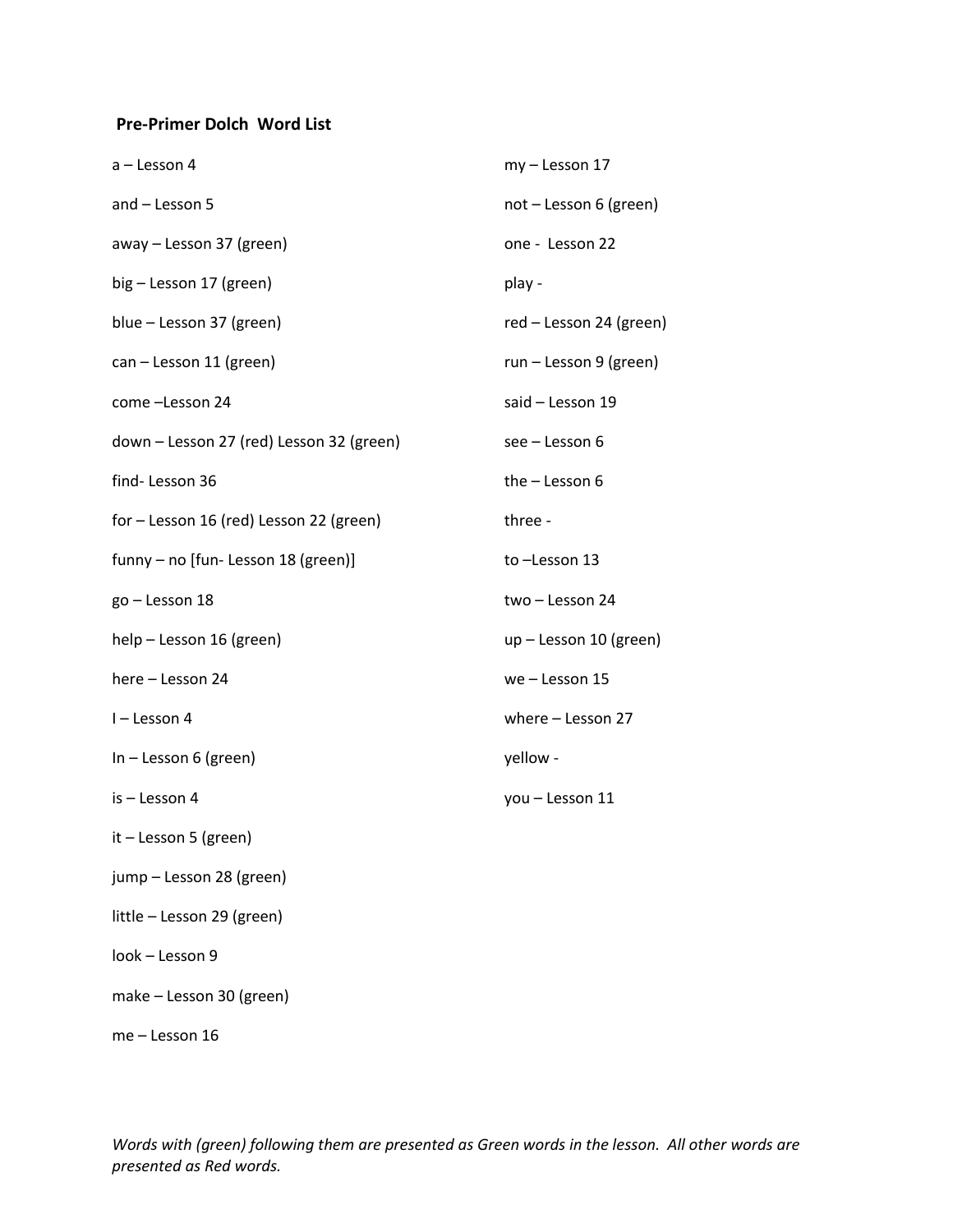## **Primer Dolch Word List**

| all - Lesson 12                         | on - Lesson 8 (green        |
|-----------------------------------------|-----------------------------|
| am - Lesson 4 (green)                   | our-                        |
| are - Lesson 15                         | out - Lesson 13             |
| at - Lesson 8 (green)                   | please - Lesson 27          |
| ate - Lesson 30 (green)                 | pretty -                    |
| be - Lesson 11                          | ran -                       |
| black - Lesson 21 (green)               | ride - Lesson 31 (green)    |
| $brown -$                               | saw - Lesson 31 (green)     |
| but - Lesson 14 (green)                 | say - Lesson 18             |
| came –                                  | she - Lesson 12             |
| did - Lesson 6 (green)                  | so - Lesson 20              |
| do - Lesson 16                          | soon - Lesson 42 (green)    |
| eat - Lesson 28 (green)                 | that - Lesson 27 (green)    |
| $four -$                                | there - Lesson 39           |
| get - Lesson 7 (green)                  | they - Lesson 26            |
| good - Lesson 29 (red) Lesson 36) green | this -                      |
| have - Lesson 16                        | too - Lesson 30 (green)     |
| he - Lesson 11                          | under - Lesson 26 (green)   |
| into - Lesson 9                         | want - Lesson 29            |
| like – Lesson 4                         | white $-$ Lesson 36 (green) |
| must - Lesson 14 (green)                | who $-$ Lesson 31           |
| new - Lesson 36                         | will - Lesson 18 (green)    |
| no – Lesson 4                           | with - Lesson 13 (green)    |
| now - Lesson 27                         | yes - Lesson 11             |

*Words with (green) following them are presented as Green words in the lesson. All other words are presented as Red words.*